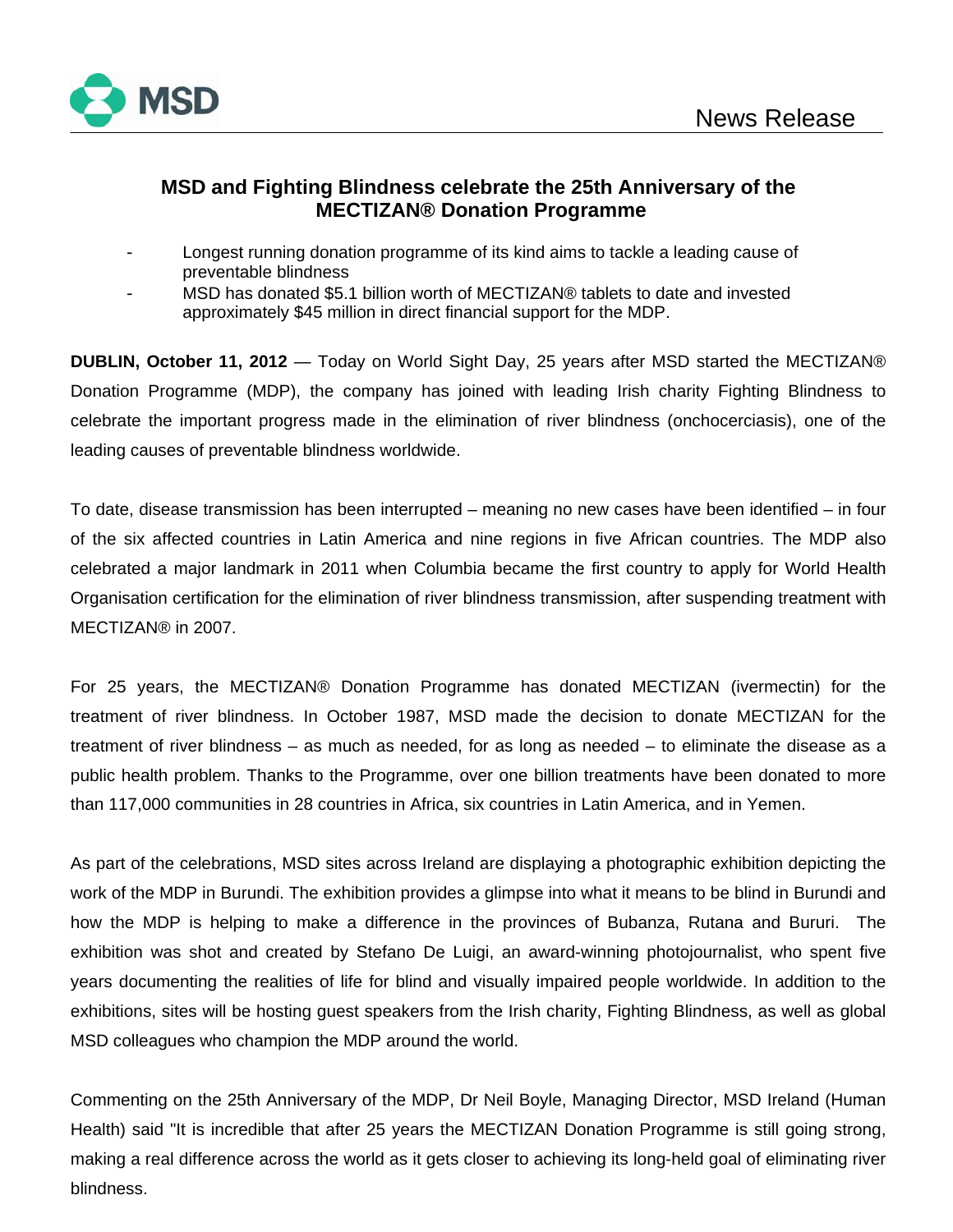"Living with sight loss in Ireland presents challenges each and every day but to live with the same condition in a developing country has a devastating effect on the individual and their families. Our MECTIZAN® exhibition provides a glimpse into what it means to be blind in Burundi and how the tragedy of blindness often results in prejudice and superstition, leading to isolation. We are truly humbled by the great work of the alliance of partners to protect future generations from a disease that carries devastating implications for people, families, healthcare systems and local economies."

Avril Daly, CEO, Fighting Blindness, said: "Fighting Blindness fully supports the outstanding work MSD has been undertaking for the past 25 years and today, on World Sight Day, it is clear that we must all continue to join forces to make our collective vision of finding treatments and cures for blindness, a reality."

The World Health Organization (WHO) today commended the MECTIZAN® Donation Program on its contribution to near-elimination of river blindness from the Western Hemisphere. WHO Director General Dr. Margaret Chan said, "Twenty-five years after the donation of MECTIZAN through the MECTIZAN Donation Programme, we are now close to eliminating river blindness from the Western Hemisphere. This remarkable achievement is also considered feasible in parts of Africa where we once hoped only to control the disease. Thanks to this donation and to the commitment of endemic countries, NGOs, UN agencies, and the donor community, we can now envision a world free of this blinding and disfiguring skin disease."

# **- ENDS -**

# **Notes to Editor:**

### **About The MECTIZAN Donation Programme**

In 1978 MSD scientist Dr. William Campbell suggested that the medicine MECTIZAN discovered within MSD's laboratories could be useful against river blindness in humans. Clinical trials were conducted and in October 1987, MSD announced it would donate MECTIZAN for the treatment of river blindness to all who need it for as long as it takes to eliminate the disease as a public health problem. In 1998, MSD expanded its commitment to include donation for the treatment of lymphatic filariasis (LF) in African countries and Yemen where LF co-exists with river blindness.

Since 1998, more than 665 million treatments for LF have been approved. The Programme has developed a unique partnership model that has forged standards of cooperation between the private sector and public organizations and was influential in the development of a number of other public-private drug-donation initiatives.

The MDP has been made possible through a unique private-public partnership which includes WHO, the World Bank, the Task Force for Global Health, the African Programme for Onchocerciasis Control (APOC), and the Onchocerciasis Elimination Programme for the Americas (OEPA), as well as ministries of health, non-governmental development organizations and local communities in endemic countries.